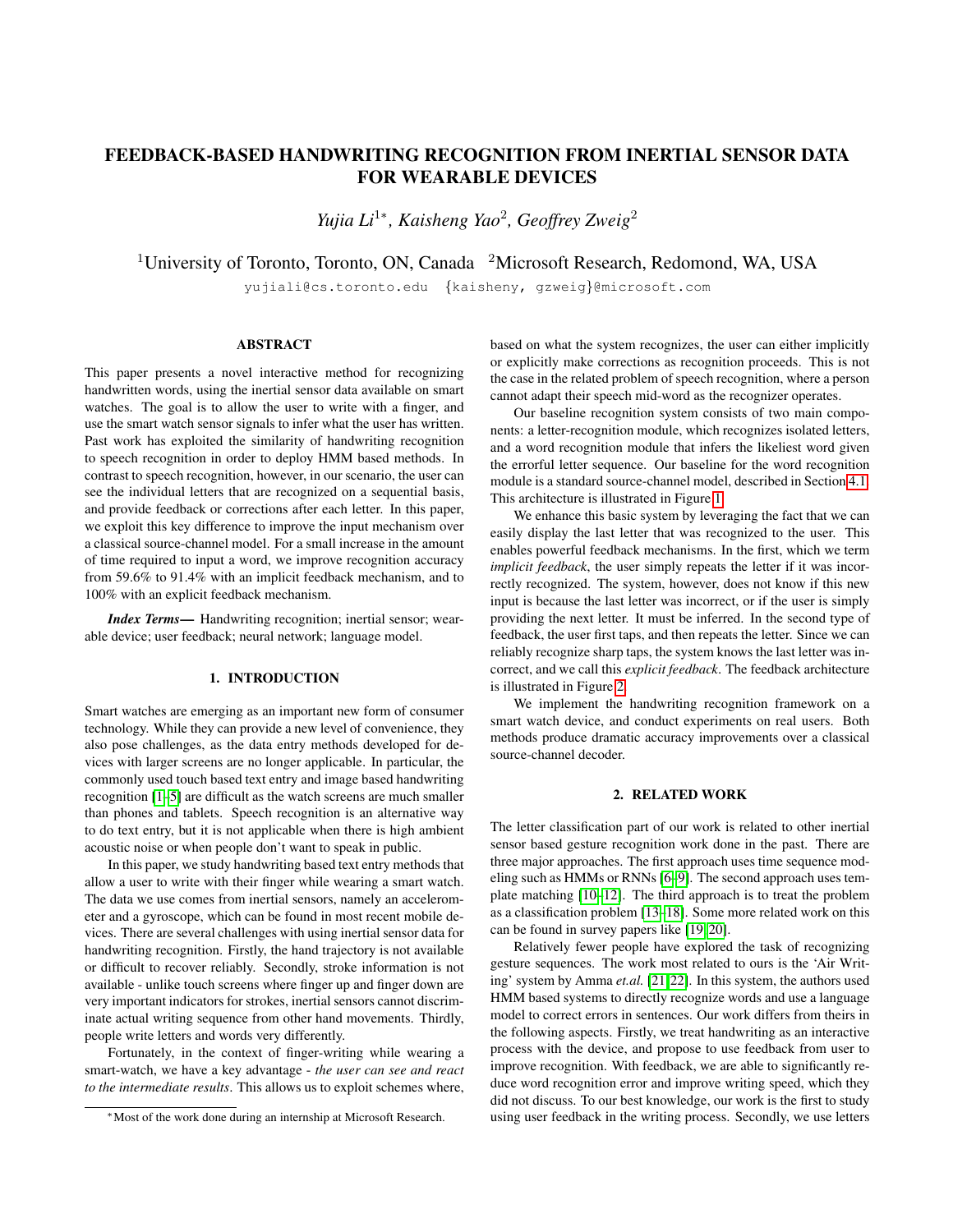

<span id="page-1-1"></span>Fig. 1. Baseline System Architecture.



<span id="page-1-2"></span>Fig. 2. Feedback Architecture. The dotted line indicates information that is used to adjust the letter priors.

as the basic recognition unit and use letter (not word) level language models when recognizing words, and therefore our system is not restricted to any particular dictionary.

## 3. LETTER RECOGNITION

The input to the letter recognition module comes from the accelerometer and gyroscope sensors mounted on a smart watch. These sensors are now standard on most mainstream wearable devices. The sensor signals are sampled at 500Hz, and each sensor sample is a 3D vector, so each frame of data is a 6 dimensional vector. The accelerometer provides Cartesian acceleration measurements, while the gyroscope provides angular velocity.

The user is asked to wear a smart watch on their writing hand, and write capital letters using their index finger on a desk surface. After each letter, the user is required to hold the hand still for a short period of time, which is used to segment writing sequences from non-writing sequences. We set a threshold on the moving variance of the signal in a window of 100 frames (0.2s) to discriminate writing sequence against non-writing sequence.

Our letter recognizer takes as input a writing sequence segment and predicts one of the 26 letter classes. As different people write letters at different speed, we first normalize all the writing sequences to a fixed length of 200 frames using linear interpolation. Then the mean of each dimension is subtracted and we integrate the signals over time once with initial velocity/angle set to 0. The  $200 \times 6$  transformed sequence is concatenated into a 1200 dimensional feature vector, which is then normalized across all training sequences to have zero mean and standard deviation 1. The feature vector is fed into a deep neural network for classification.

We collected capital letter writing data from 10 users. Each user was asked to write each letter at least 20 times. For each letter and each user, part of the samples are used as validation and test sets, and the rest are used for training.

On this dataset, our DNN classifier achieves a test accuracy of 80.4%. As a comparison, a carefully tuned SVM with RBF kernel

achieves a test accuracy of 77.1%. We also tried time sequence models like RNNs and LSTMs [\[23\]](#page-4-11), which take a window of 50 frames of the transformed signals as input at each time step, and output a letter class label for each time. Test performance on this dataset for RNN and LSTM are 77.3% and 79.8% respectively. We therefore use the best DNN model for letter classification.

## 4. WORD RECOGNITION

Once the user stops writing, the word recognition module is used to determine which word has been written. As letter prediction errors are unavoidable, we study how to resolve the errors at word level. In this section, we first present a standard noisy-channel model, and then describe our methods for integrating user feedback.

#### <span id="page-1-0"></span>4.1. Noisy-Channel Baseline

Consider an input sequence of  $\mathbf{x} = \{x_1, ..., x_T\}$ , where each  $x_t$ corresponds to the writing data of one letter, and is associated with one output  $y_t$  which is one of the 26 letters. Our task is to find the correct  $y = \{y_1, ..., y_T\}$  sequence that corresponds to the word the user intended to write.

The noisy-channel model [\[24–](#page-4-12)[26\]](#page-4-13) is widely used in speech recognition, which finds the optimal  $y^*$  that maximizes the posterior. In our case, letters are clearly segmented, and the only type of errors that need to be considered are substitutions. The probability of a particular letter sequence y is given by:

$$
p(\mathbf{y}|\mathbf{x}) \propto p(\mathbf{x}|\mathbf{y})p(\mathbf{y}) = p(\mathbf{y}) \prod_{t=1}^{T} p(x_t|y_t)
$$
  
 
$$
\propto p(\mathbf{y}) \prod_{t=1}^{T} p(y_t|x_t) / p(y_t)
$$
 (1)

where  $p(y_t|x_t)$  is given by the DNN,  $p(y_t)$  is estimated using letter frequency, and  $p(y)$  can be computed using a letter level language model or a dictionary with word frequency. As the state space for **v** is on the order of  $K^T$  where  $K = 26$ , exhaustive search is prohibitive for even a small  $T$ , we use beam search to do decoding.

#### 4.2. Interactive Word Recognition with User Feedback

As our DNN letter classifier can make predictions in real time, it is possible to show the letter predictions that have been made so far to the user during writing. The user can then use this information to correct errors, which can improve the recognition performance or reduce writing time. We study two types of feedback in this paper:

- Explicit feedback, where whenever the user sees an incorrect letter prediction, the user does an extra 'tap' action to remove the incorrect prediction from prediction history, and writes the letter again.
- Implicit feedback, where the user keeps writing the same letter until the letter predictor gets it right.

The explicit feedback requires the recognition of the extra 'tap' actions (which is chosen to be easily detectable), and the extra time for the 'tap's during writing. The implicit feedback does not require the 'tap's, but the error signal is more indirect, as the user never tells the system which letter is correct, and which is not. An example of an interaction sequence with implicit feedback is shown in Table [1.](#page-2-0)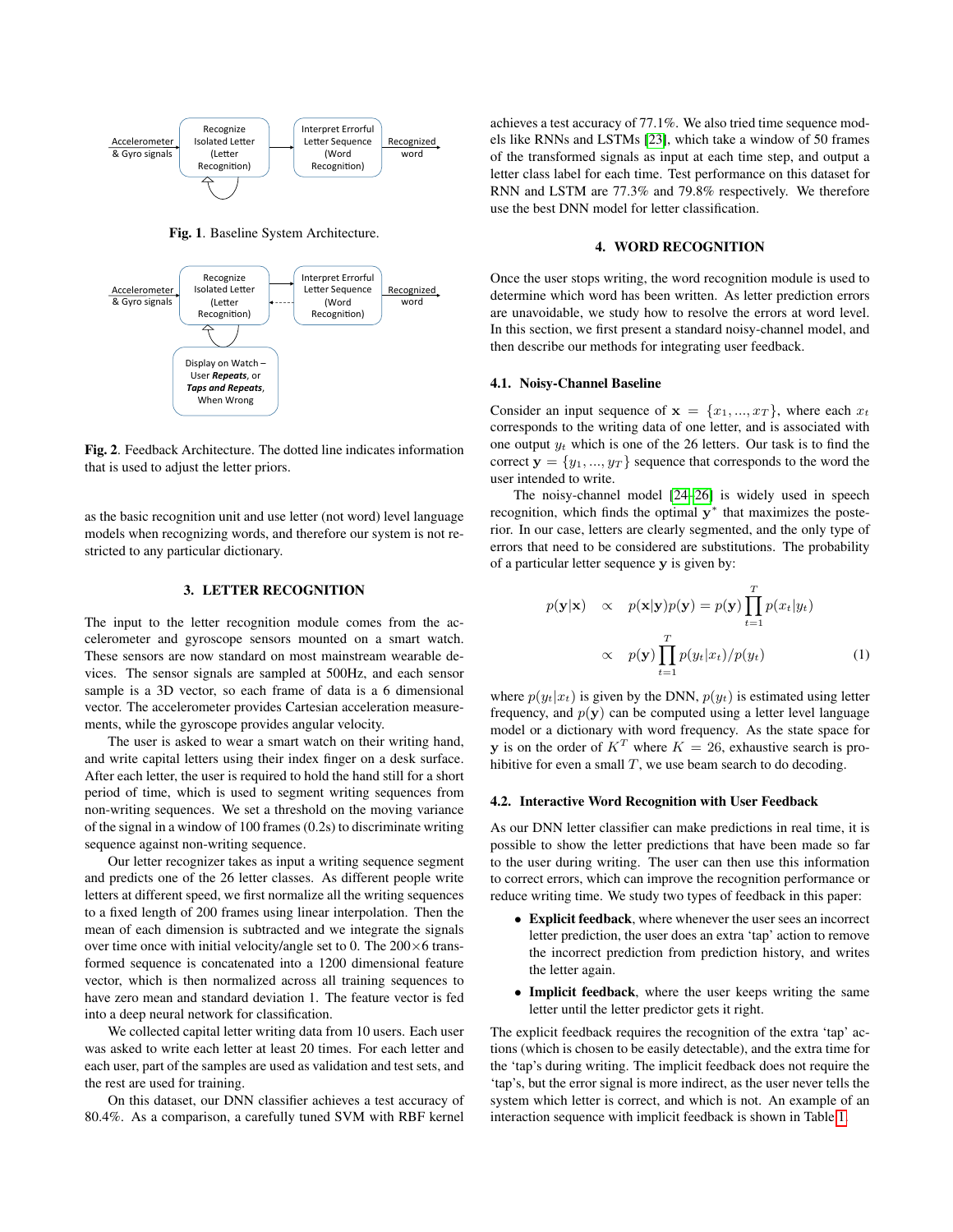<span id="page-2-0"></span>

| Intended                               |   |   | m |  |
|----------------------------------------|---|---|---|--|
| Recognized & Displayed $\vert d \vert$ | d | a |   |  |

Table 1. An input interaction with implicit feedback, where the user inputs the word "aim". The top line indicates what the user intended after seeing the last recognized letter. The bottom line shows what the system recognized and displayed.

#### <span id="page-2-2"></span>*4.2.1. Improving Letter Recognition using Word Level Information*

As the letter-input process proceeds, it is possible to infer which letters are most likely to be input next, and this can be used to dynamically improve the performance of the letter recognition module. For example, when using explicit feedback, we know the correct letter prefix, and can use a language model to bias towards likely extensions. To combine the information from the DNN letter recognizer with the information from a language model, we propose a log-linear model for predicting true label  $z_t$  for the tth letter given  $x_t$  and the prediction history  $y_{1:t-1} = \{y_1, ..., y_{t-1}\}$ 

$$
p(z_t|x_t, y_{1:t-1}) \propto \exp\left(\log p_{NN}(z_t|x_t) + \lambda \log q(z_t|y_{1:t-1})\right)
$$
\n(2)

Here,  $p_{NN}$  is the DNN prediction distribution, q is a prior for  $z_t$ based on history up to the  $t - 1$ 'th letter, and  $\lambda$  trades off the two. We emphasize the distinction between  $z_t$  and  $y_t$  where  $y_t$  is the prediction and  $z_t$  is the intended letter which is not visible to the system.

There are many possible choices for  $q$ . For explicit feedback, we consider two alternatives: a letter unigram and a letter level language model. As recognition errors are explicitly removed from prediction history, y1:t−<sup>1</sup> should always be the correct context for a language model. The errors are also not predicted in the next time, which we found to be a very useful rule.

For implicit feedback, as  $y_{1:t-1}$  may contain errors, a straight application of language model can be problematic. However, because of the restrictions in the writing process, the true context must be a substring of  $y_{1:t-1}$ . Ideally, we should have a distribution over all possible contexts and aggregate the language model prediction distribution over all of them. We observe that each correct context has a one-to-one mapping to a binary sequence  $m_{1:t-1}$ , and  $m_i = 1$ corresponds to  $y_i$  being correct and  $m_i = 0$  otherwise. We can therefore formulate  $q$  as

$$
q(z_t|y_{1:t-1}) = \sum_{m_{1:t-1}} p(z_t|m_{1:t-1}, y_{1:t-1})p(m_{1:t-1}|y_{1:t-1}) \tag{3}
$$

where  $p(z_t|m_{1:t-1}, y_{1:t-1})$  can be computed using language model, as  $m_{1:t-1}$  and  $y_{1:t-1}$  jointly determines the correct context, the second term  $p(m_{1:t-1}|y_{1:t-1})$  assigns a weight to every  $m_{1:t-1}$ . The distribution  $p(m_{1:t-1}|y_{1:t-1})$  can be updated recursively over time,

$$
p(m_{1:t-1}|y_{1:t-1}) \propto p(m_{1:t-1}, y_{t-1}|y_{1:t-2})
$$
  
=  $p(m_{t-1}, y_{t-1}|m_{1:t-2}, y_{1:t-2})p(m_{1:t-2}|y_{1:t-2})$  (4)

For the first term  $p(m_{t-1}, y_{t-1}|m_{1:t-2}, y_{1:t-2})$ , we introduce the intended letter  $z_{t-1}$  and have

$$
p(m_{t-1}, y_{t-1}|m_{1:t-2}, y_{1:t-2})
$$
\n
$$
= \sum_{z_{t-1}} p(m_{t-1}, y_{t-1}, z_{t-1}|m_{1:t-2}, y_{1:t-2})
$$
\n
$$
= \sum_{z_{t-1}} p(m_{t-1}|y_{t-1}, z_{t-1}) p(y_{t-1}|z_{t-1}) p(z_{t-1}|m_{1:t-2}, y_{1:t-2})
$$
\n(5)

where  $p(m_{t-1} = 1|y_{t-1}, z_{t-1}) = 1$  when  $y_{t-1} = z_{t-1}$  and 0 otherwise,  $p(z_{t-1}|m_{1:t-2}, y_{1:t-2})$  is given by the language model. We estimate  $p(y_{t-1} | z_{t-1})$  as  $1 - \epsilon$  when  $y_{t-1} = z_{t-1}$  and  $\frac{\epsilon}{K-1}$ when  $y_{t-1} \neq z_{t-1}$ , where  $\epsilon$  is the class-independent error rate.

The proposed model will be referred as AggregatedLM in the experiments. In practice, we keep at most top N different  $m_{1:t-1}$ candidates at each t ordered by the probability  $p(m_{1:t-1}|y_{1:t-1})$  and then renormalize the distribution. We use  $N = 64$  throughout all the experiments.

The AggregatedLM model can be made even better based on a simple observation. As the user is assumed to keep writing the same letter when a letter is predicted incorrectly, the model should avoid predicting the incorrect predictions made so far. We can use this observation when computing  $p(z_t|m_{1:t-1}, y_{1:t-1})$ . More specifically, when  $m_{t-s:t-1}$  are all 0 for some s,  $y_{t-s:t-1}$  are then all incorrect. We therefore set the probability of  $z_t$  taking any of these predictions to be 0 and renormalize the distribution. This improved method will be referred as AggregatedLM<sup>+</sup>.

# <span id="page-2-3"></span>*4.2.2. Post-Writing Error Correction for Implicit Feedback*

For implicit feedback, after the user finishes writing a word, we still need to decode the correct word from the sequence  $y_{1:T}$  as it may contain errors.

One baseline method is to use a word dictionary and find the closest word to  $y_{1:T}$  in dictionary, in terms of edit distance. Note that there are special constraints on the writing process, which restricts the only error to be insertion error and  $y_T$  should always be correct as the user will stop after writing the last letter in a word. Ties are handled by choosing the word with the highest frequency in the corpus used to build the dictionary.

We further improve the baseline method using probabilistic models. Using  $w$  for the correct word, we find the optimal  $w^*$  that maximizes

$$
p(w|y_{1:T}) \propto p(y_{1:T}|w)p(w) \tag{6}
$$

where we model  $p(y_{1:T}|w)$  as  $\left(\frac{\epsilon}{K-1}\right)^{T-|w|} (1-\epsilon)^{|w|}$ . The prior  $p(w)$  can be modeled either using word frequency and a dictionary or using a letter level language model.

When using a letter language model, we only need to search through a space of  $2^{T-1}$  candidates as w must be a substring of  $y_{1:T}$ and  $y_T$  is always correct. This is a much more manageable space than  $K^T$  as for the noisy-channel model proposed in Section [4.1.](#page-1-0)

## 5. EXPERIMENTS

In this section we present experiments to study the effect of the different feedback types: no feedback (noisy-channel model), implicit feedback and explicit feedback. For the two feedback methods, we further study the proposed letter prediction improvements. For implicit feedback, we also study the proposed post-writing error correction methods, evaluating word prediction accuracy.

We used a 6-gram letter level backoff language model trained on the Gutenberg corpus<sup>[1](#page-2-1)</sup>. The word dictionary and letter frequency used in the experiments are also computed using this corpus. The 'tap' recognition model is trained on a small set of 'tap' data from 3 users, which new users can easily adapt and learn to use during writing.

<span id="page-2-1"></span><sup>1</sup>Available at [http://www.nltk.org/nltk\\_data/](http://www.nltk.org/nltk_data/)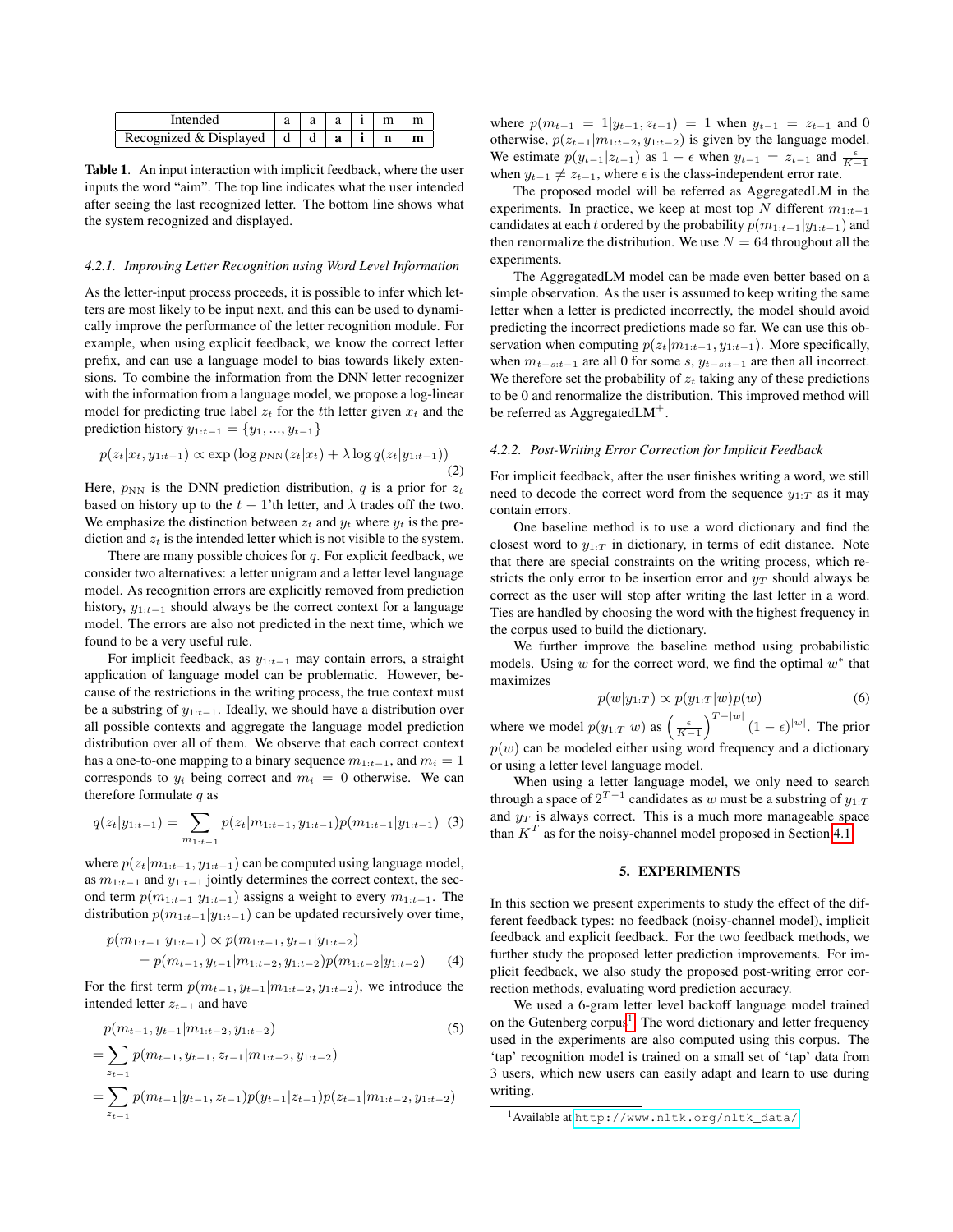|            | Letter Predictor              | Acc. |
|------------|-------------------------------|------|
| <b>NFB</b> | NΝ                            | 58.7 |
| <b>IFB</b> | $+$ Unigram                   | 59.0 |
|            | $+LM$                         | 62.9 |
|            | $+A$ ggregatedLM              | 70.2 |
|            | $+A$ ggregatedLM <sup>+</sup> | 71.1 |
| <b>EFB</b> | <b>NN</b>                     | 63.6 |
|            | +Unigram                      | 68.5 |
|            | +LM                           | 80.6 |

<span id="page-3-1"></span>Table 2. Letter prediction results. 'NFB' for no feedback, 'IFB' for implicit feedback, 'EFB' for explicit feedback, and 'Acc.' for per letter accuracy (in %).

| Method       |      |      | Unary   EditDist   ProbEditDist   LM |      |
|--------------|------|------|--------------------------------------|------|
| Acc. $(\% )$ | 78.6 | 88.0 | 88.0                                 | 91.4 |

<span id="page-3-2"></span>Table 3. Comparison of error correction methods.

#### 5.1. Analysis of Language Model Effectiveness

In this section, we perform an initial set of experiments to compare the performance of the different language modeling methods proposed in Section [4.2.1.](#page-2-2)

To achieve a fast turnaround, these experiments are done with a user simulator. The simulator is based on letters collected from 8 previously unseen users. The simulator interacts with the recognition algorithm and provides a random occurrence of the segmented letters whenever a new input is required. While this misses the nuances of live interactions, it allows for rapidly testing many feedback mechanisms, and we present the results of end-to-end human interactions in the next sections. Table [2](#page-3-1) shows the results of the different methods.

#### <span id="page-3-5"></span>5.2. Post-writing Error Correction Effectiveness

In this experiment we compare the different post-writing error correction methods presented in Section [4.2.2](#page-2-3) for implicit feedback. Users were asked to write words while interacting with the system. The user simulator was not employed. For the error correction methods, we have as input the  $y_{1:T}$  sequence obtained using  $IFB+AggregatedLM<sup>+</sup>, which may contain errors, and output the es$ timated correct word w.

We compare the model that does not use any error correction ('Unary'), the deterministic minimum edit distance method ('Edit-Dist'), the probabilistic model that uses a word dictionary+frequency for  $p(w)$  ('ProbEditDist') and the probabilistic model that uses a letter language model for  $p(w)$  ('LM').

Experiment results are reported in Table [3.](#page-3-2) On this task, we noticed that both EditDist and ProbEditDist perform equally well. They all improve word accuracy significantly from the baseline. Using a letter language model further improves word accuracy to 91.4%.

#### 5.3. Full User Study Results

In this section, we summarize the results of both implicit and explicit feedback methods. In addition to the data we had in the previous

|             | NFB+NN | $IFB+AggregatedLM+$    | EFB+LM |  |
|-------------|--------|------------------------|--------|--|
| Acc.        | 59.6   | 78.6                   | 100.0  |  |
|             |        | 91.4 (with correction) |        |  |
| Time/letter | 2.39   | 2.80                   | 2.76   |  |

<span id="page-3-4"></span>Table 4. Comparison for the three feedback types on word recognition accuracy (in %) and average writing time per each correct letter (in seconds; pause, tap and error time included).

section, we have data<sup>[2](#page-3-3)</sup> from the same 8 users writing the same list of words twice. Once with the baseline noisy-channel model without using feedback (NFB+NN) and once with explicit feedback together with language model for letter recognition (EFB+LM).

Table [4](#page-3-4) shows the experiment results. The standard noisychannel model achieved a word prediction accuracy of 59.6% on this task. The implicit feedback approach boosts the accuracy up to 78.6%. The post-writing error correction further improved the recognition rate to 91.4% (see Section [5.2\)](#page-3-5). For explicit feedback, as all letter errors are explicitly corrected by the user, a 100% accuracy is guaranteed. We also note that both implicit and explicit feedback methods achieved very significant accuracy boost without increasing the writing time too much.

While in these experiments the explicit feedback method outperformed the implicit method, our test subjects were careful in tapping, so we had no tap recognition errors. On larger populations, this may not be the case, and implicit feedback may be preferable.

## 6. CONCLUSIONS

In this paper, we studied handwriting recognition using the inertial sensor data from a smart watch. We presented a recognition framework composed of DNN based letter classifier and interactive word recognition using user feedback. Experiments on real users show that our novel feedback-based word recognition methods can achieve significantly better accuracy than a baseline that does not use feedback, with small increase in writing time. A prototype system is built that can handle end-to-end processing in real time.

# 7. REFERENCES

- <span id="page-3-0"></span>[1] B. Huang, Y. Zhang, and M Kechadi, "Preprocessing techniques for online handwriting recognition. intelligent text categorization and clustering," pp. 25–45, 2009.
- [2] C. C. Tappert, C. Y. Suen, and T. Wakahara, "The state of the art in online handwriting recognition," *IEEE Trans. on Pattern Analysis and Machine Intelligence*, vol. 12, no. 8, pp. 787–808, 1990.
- [3] A. Graves, M. Liwicki, S. Fernandez, R. Bertolami, H. Bunke, and J. Schmidhuber, "A novel connectionist system for improved unconstrained handwriting recognition," *IEEE Trans. on Pattern Analysis and Machine Intelligence*, vol. 31, no. 5, pp. 855–868, 2009.
- [4] A. Graves and J. Schmidhuber, "Offline handwriting recognition with multidimensional recurrent neural networks," in *NIPS*, 2009, pp. 545–552.

<span id="page-3-3"></span><sup>2</sup>We collected writing data for each user in one single session, the ordering of the three feedback methods in data collection were randomized.